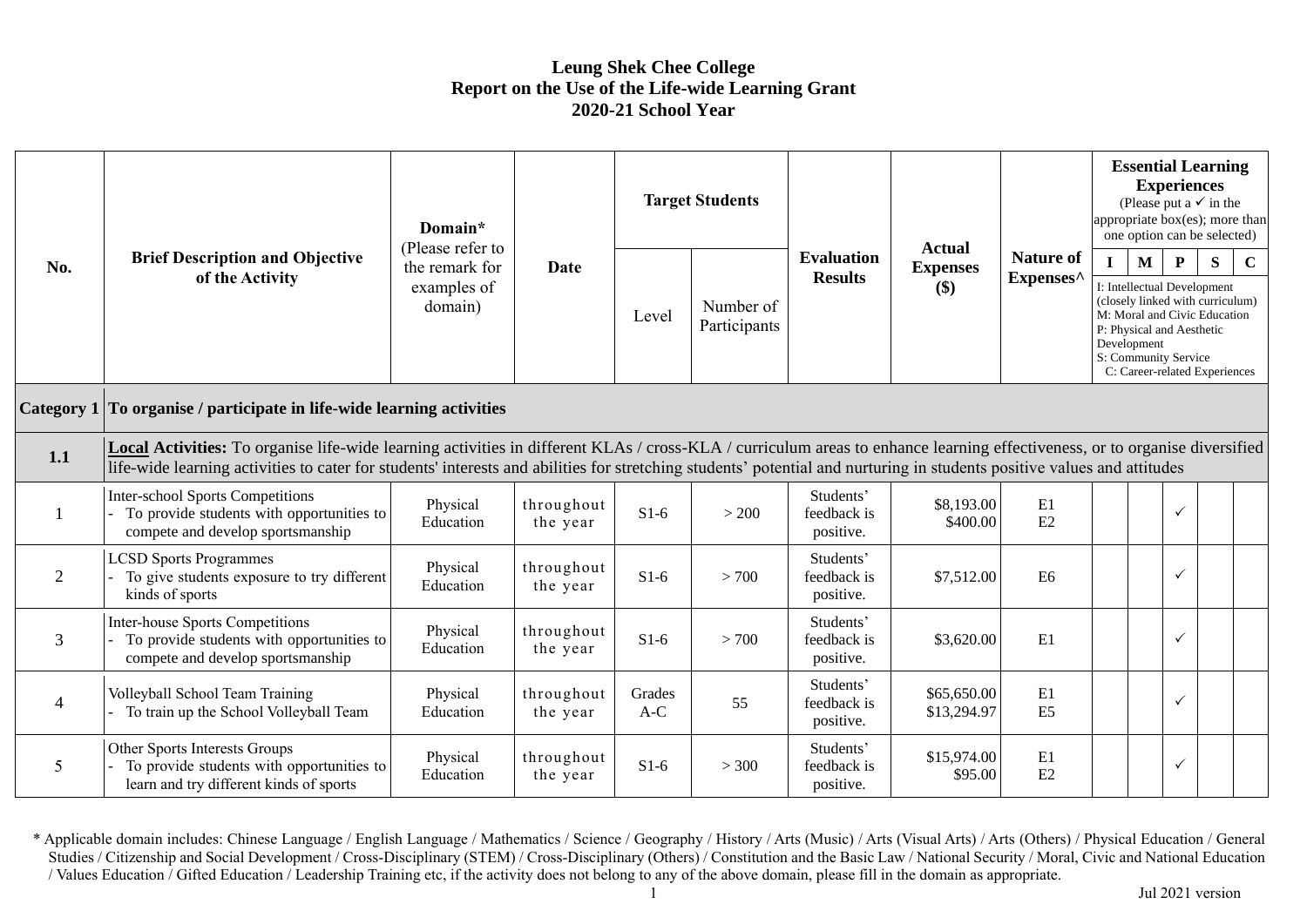| No.             | <b>Brief Description and Objective</b><br>of the Activity                                                                                                                                                              | Domain*<br>(Please refer to<br>the remark for<br>examples of<br>domain) | <b>Date</b>                  |        | <b>Target Students</b>    |                                       | <b>Actual</b><br><b>Expenses</b><br>\$)  |                                       | <b>Essential Learning</b><br><b>Experiences</b><br>(Please put a $\checkmark$ in the<br>appropriate box(es); more than<br>one option can be selected)                                                                                                                  |              |  |              |              |  |
|-----------------|------------------------------------------------------------------------------------------------------------------------------------------------------------------------------------------------------------------------|-------------------------------------------------------------------------|------------------------------|--------|---------------------------|---------------------------------------|------------------------------------------|---------------------------------------|------------------------------------------------------------------------------------------------------------------------------------------------------------------------------------------------------------------------------------------------------------------------|--------------|--|--------------|--------------|--|
|                 |                                                                                                                                                                                                                        |                                                                         |                              | Level  | Number of<br>Participants | <b>Evaluation</b><br><b>Results</b>   |                                          | <b>Nature of</b><br>Expenses^         | $\mathbf M$<br>$\mathbf P$<br>S<br>$\mathbf C$<br>$\mathbf{I}$<br>I: Intellectual Development<br>(closely linked with curriculum)<br>M: Moral and Civic Education<br>P: Physical and Aesthetic<br>Development<br>S: Community Service<br>C: Career-related Experiences |              |  |              |              |  |
| 6               | Interview Workshops and Talk on JUPAS<br><b>Subject Choice</b><br>To prepare S6 students for further studies<br>and future careers                                                                                     | Career and Life<br>Planning                                             | October-<br>November<br>2020 | S6     | 123                       | Students'<br>feedback is<br>positive. | \$11,800.00                              | E <sub>6</sub>                        |                                                                                                                                                                                                                                                                        |              |  |              | $\checkmark$ |  |
| $7\phantom{.0}$ | Leadership Training<br>To support student bodies (including SA,<br>Big Sisters, Prefect, Uniform Groups, etc.)<br>in their leadership training programmes<br>and activities where they can develop their<br>leadership | Leadership                                                              | throughout<br>the year       | $S3-5$ | >120                      | Students'<br>feedback is<br>positive. | \$22,019.80<br>\$12,700.00               | E1<br>E <sub>6</sub>                  |                                                                                                                                                                                                                                                                        | $\checkmark$ |  | $\checkmark$ |              |  |
| 8               | <b>Gifted Education</b><br>To encourage gifted students to explore<br>and develop their talents through<br>participating in awards and competitions<br>To disseminate the students' good work<br>and learning outcomes | <b>Gifted Education</b>                                                 | throughout<br>the year       | $S1-6$ | > 150                     | Students'<br>feedback is<br>positive. | \$69,600.00                              | E1                                    | $\checkmark$                                                                                                                                                                                                                                                           |              |  |              |              |  |
| 9               | Religious and Values Formation Activities<br>To help students form positive values<br>through various religious activities                                                                                             | Values Education                                                        | throughout<br>the year       | $S1-6$ | all students              | Students'<br>feedback is<br>positive. | \$9,125.93                               | E1                                    |                                                                                                                                                                                                                                                                        | $\checkmark$ |  | $\checkmark$ |              |  |
| 10              | Social Service<br>To provide students with opportunities to<br>serve young kids in language learning and<br>preparing for secondary school life and<br>the elderly                                                     | Social Service                                                          | October 2020-<br>April 2021  | $S4-5$ | 80                        | Students'<br>feedback is<br>positive. | \$10,226.67                              | E1                                    |                                                                                                                                                                                                                                                                        |              |  | $\checkmark$ |              |  |
| 11              | <b>STEM</b><br>To run STEM training courses for students<br>who have the interests in exploring 3D<br>virtual tour, droning, AI rocket cars,<br>hydroponics, etc.                                                      | <b>STEM</b>                                                             | throughout<br>the year       | $S1-5$ | > 300                     | Students'<br>feedback is<br>positive. | \$31,790.00<br>\$75,205.00<br>\$3,301.80 | E1<br>E <sub>6</sub><br>$\mathbf{E8}$ | ✓                                                                                                                                                                                                                                                                      |              |  |              |              |  |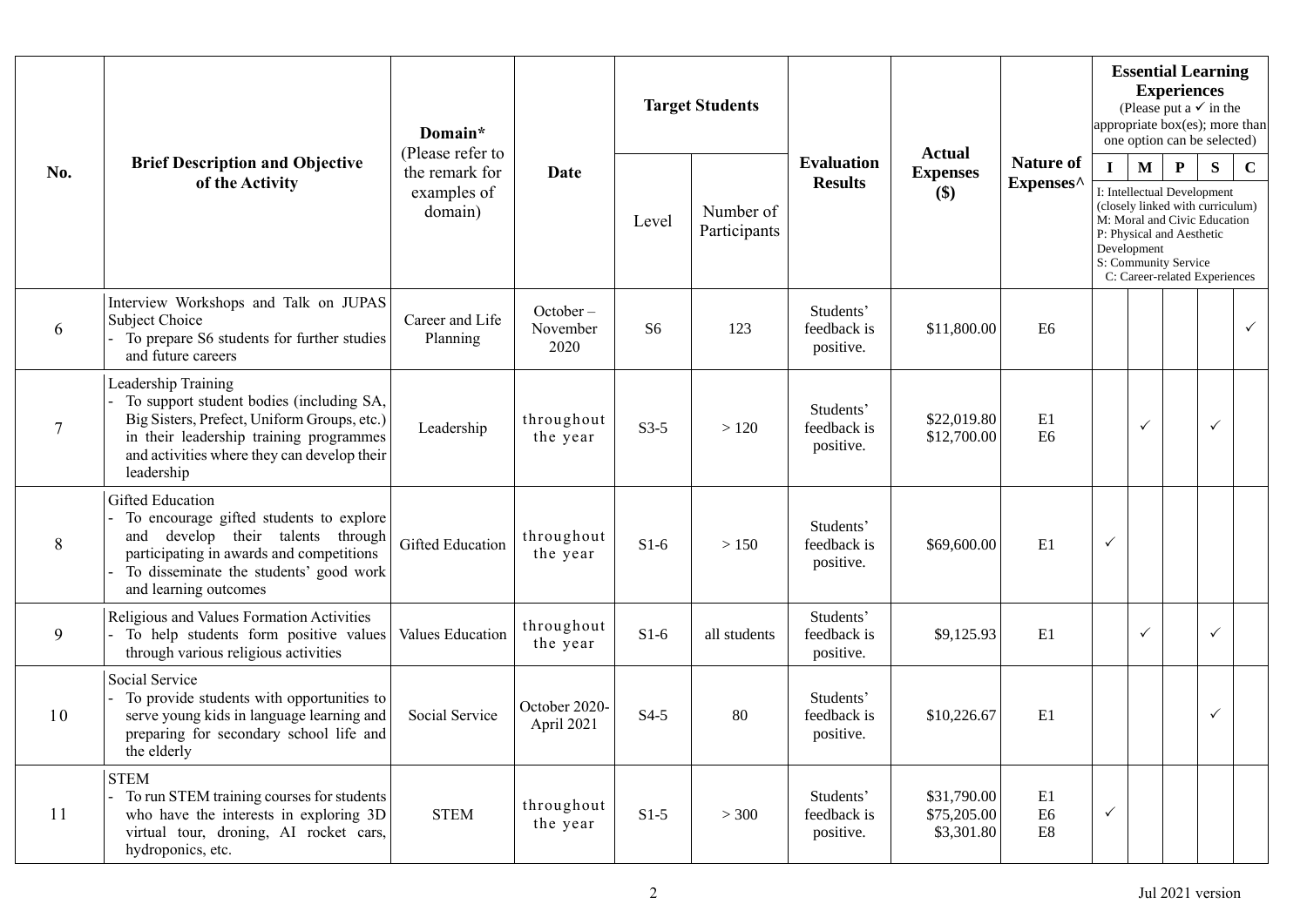|              | <b>Brief Description and Objective</b><br>of the Activity                                                                                                     | Domain*<br>(Please refer to<br>the remark for<br>examples of<br>domain) | <b>Date</b>            |                | <b>Target Students</b> |                                       |                            |                                                | <b>Essential Learning</b><br><b>Experiences</b><br>(Please put a $\checkmark$ in the<br>appropriate box(es); more than<br>one option can be selected) |                                                                                                                                     |              |  |  |  |
|--------------|---------------------------------------------------------------------------------------------------------------------------------------------------------------|-------------------------------------------------------------------------|------------------------|----------------|------------------------|---------------------------------------|----------------------------|------------------------------------------------|-------------------------------------------------------------------------------------------------------------------------------------------------------|-------------------------------------------------------------------------------------------------------------------------------------|--------------|--|--|--|
| No.          |                                                                                                                                                               |                                                                         |                        |                | Number of              | <b>Evaluation</b><br><b>Results</b>   | <b>Expenses</b><br>\$)     | <b>Actual</b><br><b>Nature of</b><br>Expenses^ |                                                                                                                                                       | $\mathbf{P}$<br>$\mathbf{M}$<br>S<br>$\mathbf C$<br>$\mathbf{I}$<br>I: Intellectual Development<br>(closely linked with curriculum) |              |  |  |  |
|              |                                                                                                                                                               |                                                                         |                        | Level          | Participants           |                                       |                            |                                                | M: Moral and Civic Education<br>P: Physical and Aesthetic<br>Development<br>S: Community Service<br>C: Career-related Experiences                     |                                                                                                                                     |              |  |  |  |
| 12           | Performing Arts<br>students'<br>support<br>aesthetic<br>To<br>development through drama, dance,<br>music, speech performances, etc.                           | <b>ECA</b>                                                              | throughout<br>the year | $S1-5$         | > 500                  | Students'<br>feedback is<br>positive. | \$345,216.80<br>\$6,000.00 | E1<br>E <sub>6</sub>                           |                                                                                                                                                       |                                                                                                                                     | $\checkmark$ |  |  |  |
| 13           | Photography<br>- To run workshops (including online<br>workshops) for students to learn theories<br>and acquire techniques in photography                     | <b>ECA</b>                                                              | $May-July$<br>2021     | $S3-5$         | 28                     | Students'<br>feedback is<br>positive. | \$77,190.00                | E1                                             |                                                                                                                                                       |                                                                                                                                     | $\checkmark$ |  |  |  |
| 14           | <b>Extra-curricular Activities</b><br>To allow students to join activities and<br>develop life hobbies                                                        | <b>ECA</b>                                                              | $May-July$<br>2021     | $S1-5$         | >60                    | Students'<br>feedback is<br>positive. | \$5,080.09                 | E1                                             |                                                                                                                                                       |                                                                                                                                     |              |  |  |  |
| 15           | Visit to West Kowloon Cultural District<br>To introduce students to the new West<br>Kowloon develop<br>To provide them with an experience of<br>Chinese opera | Chinese<br>Language                                                     | July                   | S <sub>1</sub> | 120                    | Students'<br>feedback is<br>positive. | \$5,000.00<br>\$1,360.00   | E <sub>6</sub><br>E2                           |                                                                                                                                                       |                                                                                                                                     | $\checkmark$ |  |  |  |
|              |                                                                                                                                                               |                                                                         |                        |                |                        | Expenses on Item 1.1                  | \$489,355.06               |                                                |                                                                                                                                                       |                                                                                                                                     |              |  |  |  |
| 1.2          | Non-Local Activities: To organise or participate in non-local exchange activities or non-local competitions to broaden students' horizons                     |                                                                         |                        |                |                        |                                       |                            |                                                |                                                                                                                                                       |                                                                                                                                     |              |  |  |  |
| $\mathbf{1}$ |                                                                                                                                                               |                                                                         |                        |                |                        |                                       |                            |                                                |                                                                                                                                                       |                                                                                                                                     |              |  |  |  |
|              |                                                                                                                                                               |                                                                         |                        |                |                        | Expenses on Item 1.2                  | 0.00                       |                                                |                                                                                                                                                       |                                                                                                                                     |              |  |  |  |

**Expenses for Category 1** 0.00